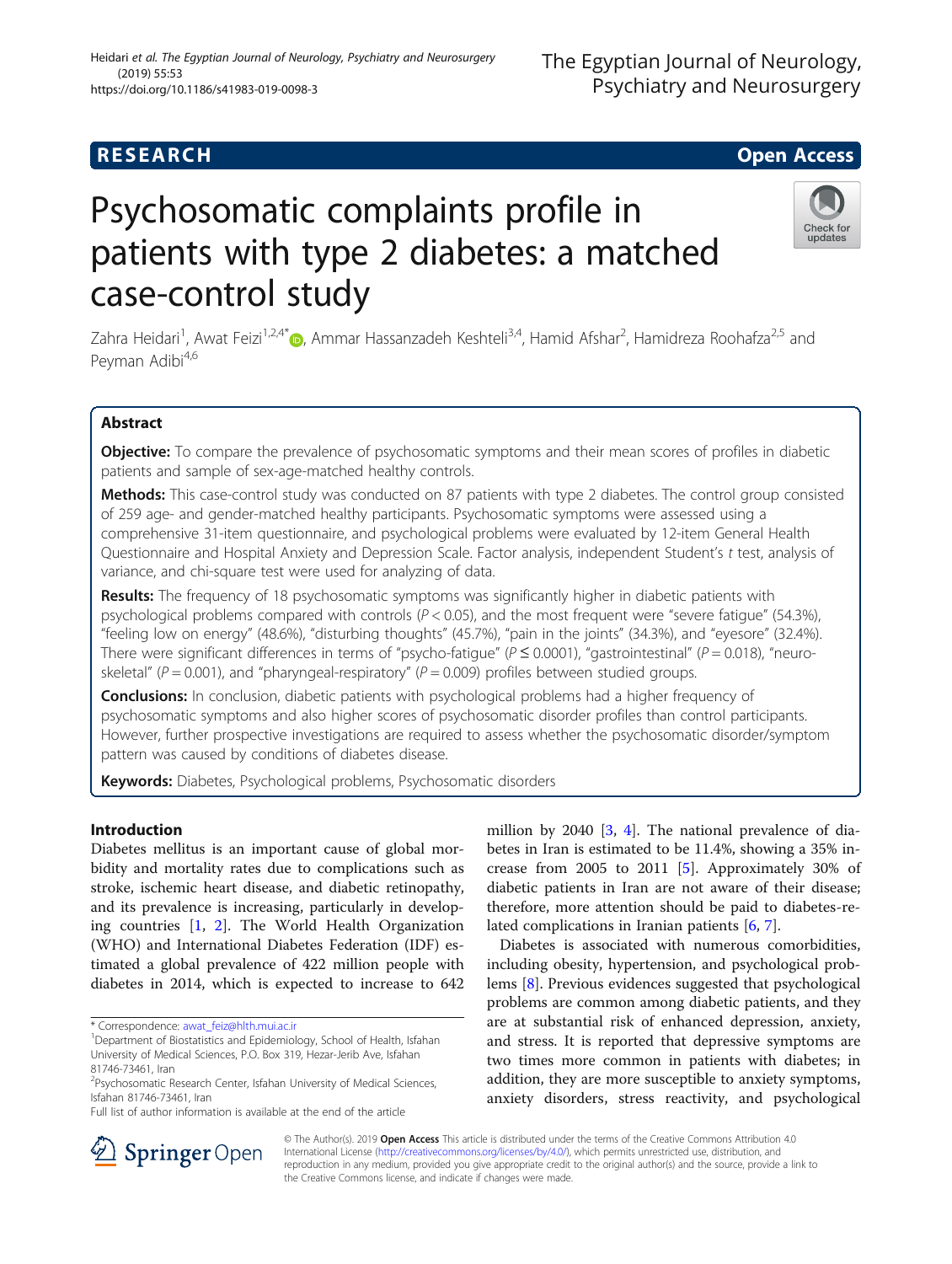distress than population without diabetes [\[9](#page-7-0)–[12\]](#page-8-0). The detrimental effects of these comorbidities in people with diabetes can be seen in a reduced quality of life, an increased risk for micro- and macro-vascular complications, poorer self-care behavior, and early mortality [\[13\]](#page-8-0).

Psychosomatic or somatoform symptoms, which are defined as the presence of physical bodily complaints not fully explained by organic reasons, are common to both medical disorders and psychological problems [[14](#page-8-0), [15](#page-8-0)]. These symptoms, such as fatigue, dizziness and confusion, feeling faint, nausea, dry mouth, and appetite disturbances can all be attributable to diabetes [[16](#page-8-0)], which can further reduce the quality of life of these patients. Despite several studies that reported high levels of psychological problems among diabetic patients  $[9-11, 17, 18]$  $[9-11, 17, 18]$  $[9-11, 17, 18]$  $[9-11, 17, 18]$  $[9-11, 17, 18]$  $[9-11, 17, 18]$  $[9-11, 17, 18]$  $[9-11, 17, 18]$  $[9-11, 17, 18]$ , but rare studies have examined the frequency of psychosomatic symptoms among diabetic patients [[16](#page-8-0), [19\]](#page-8-0).

This study was conducted to report the prevalence of psychosomatic symptoms and their profiles in diabetic patients with psychological problems and diabetic patients without psychological problems, in comparison with a group of sex-age-matched healthy controls. We postulated that these psychosomatic symptoms would occur more frequently among diabetic patients than normal population.

### Materials and methods

#### Study design and participants

This case-control study was derived from a larger population-based study called "Study of the Epidemiology of Psychological, Alimentary Health and Nutrition" (SEPA-HAN) project, which was conducted among a large sample of Iranian adult population in the Isfahan province. Data collection in the SEPAHAN study was performed in two phases. In the first step, different questionnaires that contained information on demographic, lifestyle, and dietary data were sent to 10,087 invited persons, and 8691 subjects returned the completed questionnaire (response rate 86.16%). At the second phase, information on gastrointestinal, psychological, and somatoform symptoms was recruited and 6239 returned the completed questionnaires (response rate 64.64%). Then, national identification numbers of the participants were used to link the questionnaires from both phases. In total, 87 patients with type 2 diabetes participated in the SEPAHAN project. The control sample of this study consisted of the other SEPAHAN participants, and they were paired (one-to-one) by sex and age with the type 2 diabetic patients. The control group included a total of 259 participants (three times the case group). A signed written informed consent form was obtained from all participants. The study protocol was approved by the Ethics Committee of Isfahan University of Medical Sciences, and was registered in the Iranian clinical trials

website ([www.irct.ir\)](https://www.irct.ir) with the registration number IR.MUI.MED.REC.1398.188. Other details about the SEPAHAN project are fully described elsewhere [\[20](#page-8-0)].

# Procedures and assessment of variables

In the SEPAHAN project, a separate questionnaire was not available to assess psychosomatic symptoms; however, we found common items among questions contained in SEPAHAN's questionnaires with "the patient health questionnaire (PHQ)" [\[21\]](#page-8-0) and "the 47-item questionnaire used in the Lacourt et al.'s study" [[22](#page-8-0)] (as valid and standard tools for the assessment of psychosomatic symptoms), and established a validated questionnaire. This questionnaire includes 31 items divided into 4 domains (psychological (6 items), gastrointestinal (10 items), neuro-skeletal (9 items), and pharyngeal-respiratory  $(6 \text{ items})$   $[23]$  $[23]$ . It was used to evaluate the frequency of each psychosomatic symptom in the past 3 months experienced by study participants. Each item is based on a 4-point Likert scale (never, sometimes, often, and always). For the "dry mouth" item, the rating scale was as "never, low, and high." Content validity of this questionnaire was measured by evaluating the relevance of each item by a team of gastroenterologists, internists, and psychiatrists. We performed a separate mini survey on 100 randomly selected participants in order to assess the reliability of this questionnaire. There was a strong internal reliability based on Cronbach's alpha score of 0.903 [[23](#page-8-0)].

#### Assessment of psychological variables

Psychological distress The Iranian-validated General Health Questionnaire (GHQ) with 12 items was used to detect psychological distress [\[24](#page-8-0)]. Each item, including participants' recent particular symptoms or behavior, is based on a 4-point Likert scale (less than usual, no more than usual, rather more than usual, or much more than usual). According to a bimodal scoring style (0-0-1-1), this instrument gives scores ranging from 0 to 12 to each participant. Higher scores (4 or more) indicate a high level of psychological distress. The internal consistency was assessed by Cronbach's alpha coefficient, and it was found to be 0.87 [[24\]](#page-8-0).

Hospital Anxiety and Depression Scale The Hospital Anxiety and Depression Scale (HADS) validated for Iranians was used to measure depression and anxiety of participants [\[25](#page-8-0)]. HADS is a self-administered questionnaire that consists of 14 items, seven for anxiety (HADS-A) and seven for depression (HADS-D). It has a 4-point scale ranging from 0 (not present) to 3 (considerable). The participant score could be between 0 and 21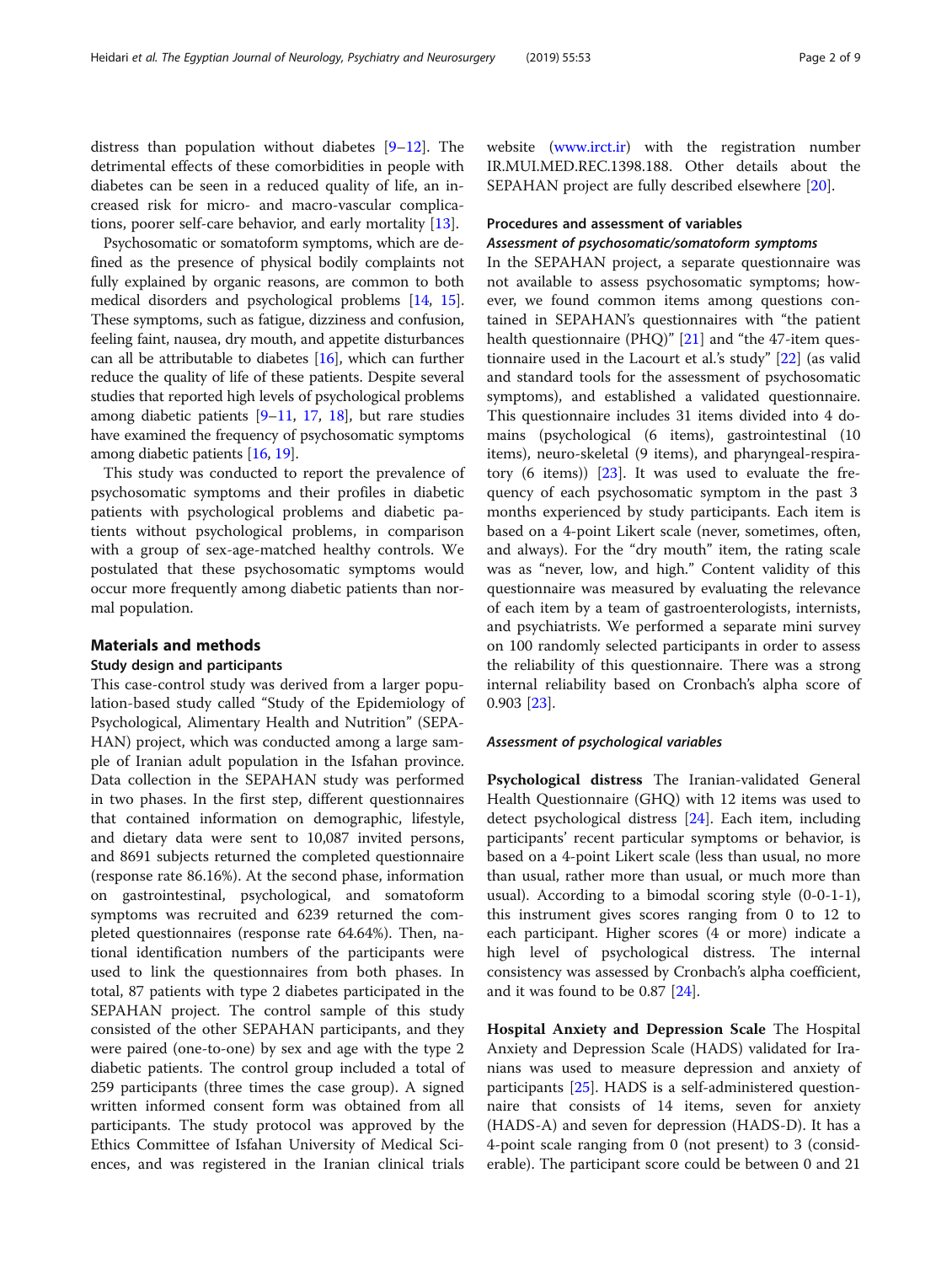points (0–7 "healthy," 8–10 "borderline," and  $\geq 11$  "severe") for each condition. Internal consistency which is assessed by Cronbach's alpha has been found to be 0.78 [[25\]](#page-8-0).

Information about age (year), gender, marital status (single/married), educational level (under diploma, diploma (12-year formal education), and university graduate), smoking status (non-smoker, former smoker, and current smoker), and lifestyle characteristics (weight (kg), height (m), physical activity (inactive and moderately inactive/moderately active and active) based on the General Practice Physical Activity Questionnaire (GPPAQ) [\[26](#page-8-0)]) was gathered using a self-administered standard questionnaire. Body mass index (BMI) was computed as weight in kilogram divided by height in meters squared.

Profiles of psychosomatic symptoms were extracted using exploratory factor analysis (based on the principal component extraction approach and orthogonal varimax rotation procedure). Four psychosomatic symptom profiles (i.e., "psycho-fatigue," "gastrointestinal," "neuroskeletal," and "pharyngeal-respiratory") were labeled based on the loaded psychosomatic symptoms in each factor. The factor scores for each profile were computed by summing up items of psychosomatic symptoms weighted by their factor loadings and assigned to each participant. More details about the results of factor analysis on psychosomatic symptoms are presented elsewhere [[14,](#page-8-0) [23\]](#page-8-0). In this study, quantitative and qualitative variables were expressed as mean (SD) and frequency (percentage), respectively. We stratified participants into three groups: "controls," "diabetic patients without psychological problems," and "diabetic patients with psychological problems." Patients with psychological problems were defined as having at least one of three common psychological problems, i.e., depression, anxiety, and psychological distress. Independent Student's t test and analysis of variance (ANOVA) were used to compare quantitative variables between case and control groups. Distribution of categorical variables was compared between study groups using the chi-square test. Data analyses were performed using IBM SPSS statistical software (version 21; IBM Corporation, Armonk, NY).

#### Results

Three hundred and forty-six persons participated in this study, including 87 with type 2 diabetes and 259 without (controls). The groups were homogenously distributed  $(P > 0.05)$  regarding age, sex, educational level, marital status, physical activity, smoking status, psychological

distress, and depression, as shown in Table [1.](#page-3-0) However, patients with type 2 diabetes had higher BMI ( $P = 0.004$ ) and anxiety ( $P = 0.017$ ) scores than controls (Table [1\)](#page-3-0).

The prevalence of the psychosomatic symptoms among patients with type 2 diabetes and controls is presented in Table [2](#page-4-0). As can be seen, we separated diabetic patients without psychological problems from patients with psychological problems. Diabetic patients with psychological problems reported 18 psychosomatic symptoms significantly higher than controls  $(P < 0.05)$ , including sleep disorder, pounding heart, feeling low on energy, feeling like "butterflies" in the stomach, difficulty concentrating, disturbing thoughts, dry mouth, chest pain, pain or discomfort in the abdomen, pain in the joints, eyesore, severe fatigue, dizziness and confusion, chills and extreme cold, hot flashes, globus sensation, shortness of breath, and wheezing (asthma). In the "often/always" level, the commonest psychosomatic symptoms reported among diabetic patients with psychological problems were "severe fatigue" (54.3%), "feeling low on energy" (48.6%), and "disturbing thoughts" (45.7%), followed by "pain in the joints" (34.3%) and "eyesore" (32.4%). In the "sometimes" level, the commonest psychosomatic symptoms reported among diabetic patients with psychological problems were headaches (57.6%) and sleep disorder (54.3%), followed by chest pain (52.9%) and difficulty concentrating (51.4%). There were significant differences between diabetic patients without psychological problems and controls in terms of dry mouth and bloating or swelling of the abdomen  $(P < 0.05)$  (Table [2](#page-4-0)).

Four extracted profiles using exploratory factor analysis on psychosomatic symptoms were labeled as psycho-fatigue, gastrointestinal, neuro-skeletal, and pharyngeal-respiratory, which accounted for 12.4%, 12.3%, 11.4%, and 9.3% of the total variance, respectively (Table [3\)](#page-5-0) [\[14](#page-8-0)].

Table [4](#page-6-0) presents the mean scores of four psychosomatic symptom profiles in diabetic patients and controls. As can be seen, the mean (SD) of psycho-fatigue  $(10.32 \ (3.39) \ vs. \ 9.33 \ (3.04), P = 0.015)$ , gastrointestinal  $(13.10 \ (3.41) \ vs. \ 12.30 \ (2.95), P = 0.072)$ , neuro-skeletal  $(15.68 \ (4.44) \ vs. 14.84 \ (4.13), P = 0.142)$ , and pharyngealrespiratory (9.32 (1.89) vs. 8.72 (1.98),  $P = 0.009$ ) profiles was higher in diabetic patients compared to controls.

According to Table [4,](#page-6-0) there were significant differences in terms of psycho-fatigue ( $P \le 0.0001$ ), gastrointestinal  $(P = 0.018)$ , neuro-skeletal  $(P = 0.001)$ , and pharyngealrespiratory ( $P = 0.009$ ) profiles between the three studied groups (diabetic patients with psychological problems, diabetic patients without psychological problems, and controls). Based on the Bonferroni post hoc test, as can be seen, the mean of all psychosomatic symptom profiles was higher in diabetic patients suffering from each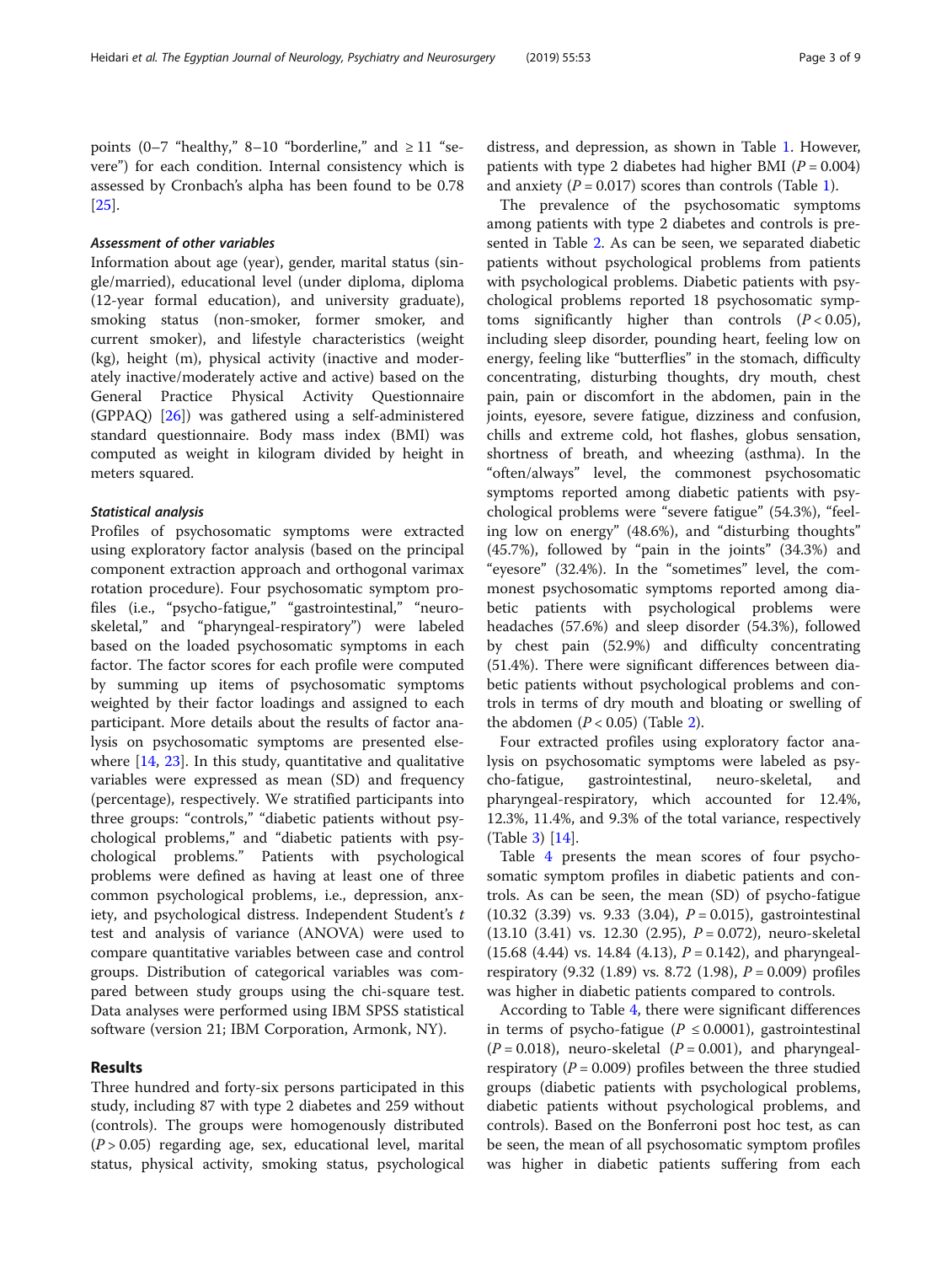| Characteristics                  | Control ( $n = 259$ ) | Diabetes ( $n = 87$ ) | $P$ value |
|----------------------------------|-----------------------|-----------------------|-----------|
| Age                              | 46.94 (3.96)          | 45.74 (7.24)          | 0.17      |
| Gender                           |                       |                       |           |
| Male                             | 152 (58.7)            | 57 (65.5)             | 0.26      |
| Female                           | 107(41.3)             | 30 (34.5)             |           |
| Education level                  |                       |                       |           |
| Under diploma                    | 48 (19.2)             | 21 (24.7)             | 0.14      |
| Diploma                          | 70 (28.0)             | 27 (31.8)             |           |
| Collegiate                       | 132 (52.8)            | 37 (43.5)             |           |
| Marital status                   |                       |                       |           |
| Married                          | 228 (90.5)            | 80 (95.2)             | 0.17      |
| Single                           | 24 (9.5)              | 4(4.8)                |           |
| BMI                              | 26.06 (3.61)          | 27.48 (4.45)          | 0.004     |
| Physical activity                |                       |                       |           |
| Inactive and moderately inactive | 138 (58.2)            | 54 (67.5)             | 0.14      |
| Moderately active and active     | 99 (41.8)             | 26 (32.5)             |           |
| Smoking status                   |                       |                       |           |
| Non-smoker                       | 178 (80.5)            | 61 (82.4)             | 0.37      |
| Former smoker                    | 26 (11.8)             | 5(6.8)                |           |
| Current smoker                   | 17(7.7)               | 8(10.8)               |           |
| Psychological distress           |                       |                       |           |
| No                               | 196 (80.7)            | 59 (74.7)             | 0.26      |
| Yes                              | 47 (19.3)             | 20 (25.3)             |           |
| Anxiety                          |                       |                       |           |
| No                               | 223 (90.7)            | 68 (82.9)             | 0.056     |
| Yes                              | 23 (9.3)              | 14(17.1)              |           |
| Depression                       |                       |                       |           |
| No                               | 179 (72.8)            | 53 (65.4)             | 0.21      |
| Yes                              | 67 (27.2)             | 28 (34.6)             |           |
| GHQ score                        | 1.98 (2.55)           | 2.13(2.56)            | 0.63      |
| Anxiety score                    | 2.85 (3.11)           | 4.04 (3.92)           | 0.017     |
| Depression score                 | 6.01(3.25)            | 6.44(3.38)            | 0.23      |

<span id="page-3-0"></span>Table 1 Demographic, lifestyle, and psychological characteristics of study participants

Values are mean (SD) or frequency (percentage). P values are based on independent Student's t test or chi-square test as appropriate

psychological problem than in the control group (Table [4\)](#page-6-0). The mean scores of the neuro-skeletal profile in diabetic patients with anxiety and/or depression were significantly higher than those in patients without the problems  $(P < 0.01)$ . In addition, as it was expected, the mean scores of the psycho-fatigue profile in diabetic patients with anxiety, depression, and/or psychological distress were significantly higher than those in patients without the problems  $(P < 0.01)$ . However, there is no significant difference in terms of the gastrointestinal profile between diabetic patients with psychological distress, diabetic patients without psychological distress, and controls ( $P = 0.175$ ; Table [4\)](#page-6-0).

## **Discussion**

This case-control study among patients with type 2 diabetes and a control group of participants without diabetes demonstrated that diabetic patients particularly those with psychological problems had a significantly higher prevalence of psychosomatic symptoms and total score of psychosomatic symptom profiles than controls. We found that the scores of psychofatigue, gastrointestinal, neuro-skeletal, and pharyngeal-respiratory profiles among diabetic patients with psychological problems were significantly higher than those among the control group and among diabetic patients without psychological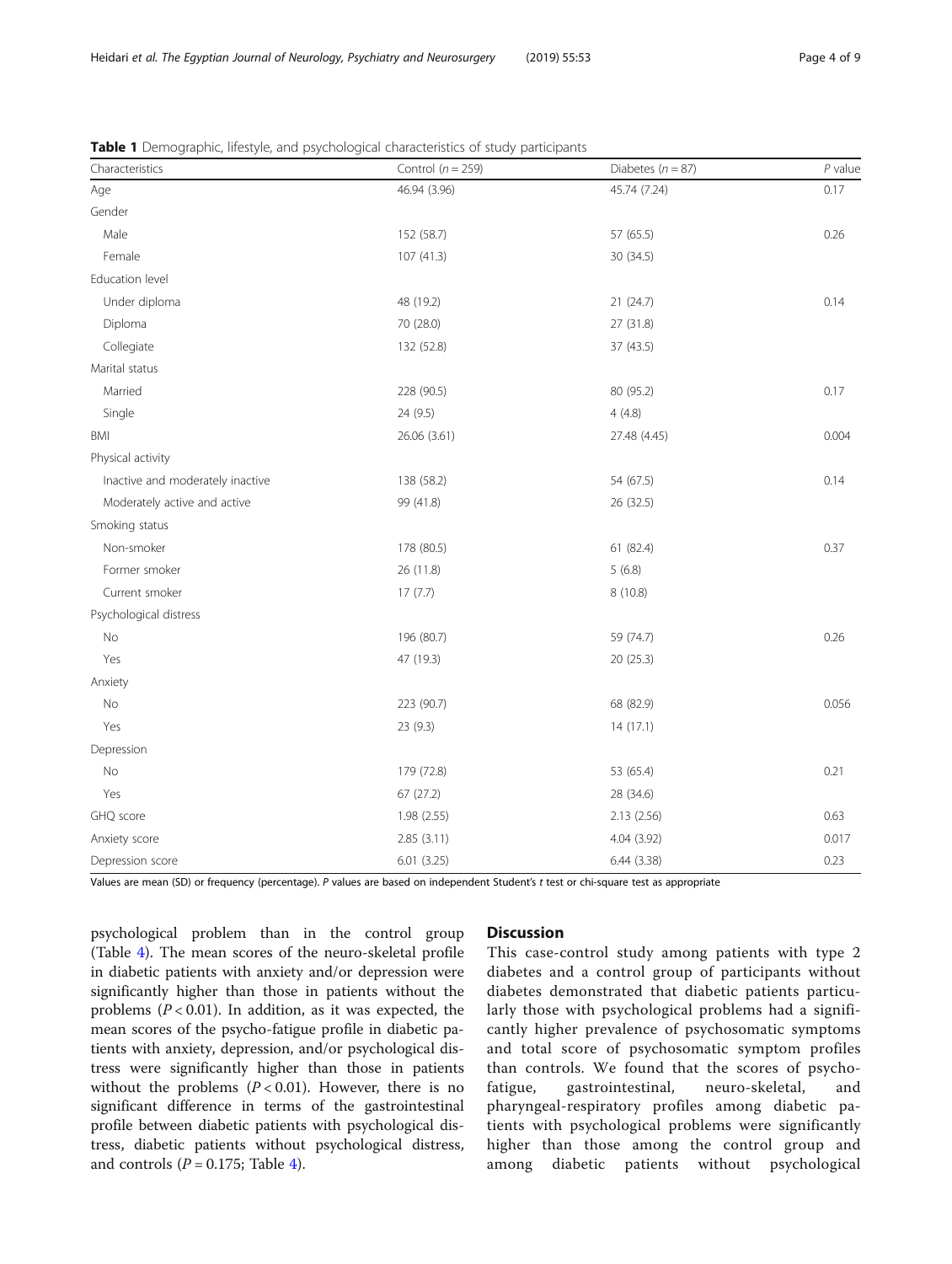| Psychosomatic symptoms                              | Controls ( $n = 259$ ) |                        | Diabetic patients without<br>psychological problems ( $n =$<br>52) |              | $P$ value | Diabetic patients with<br>psychological problems ( $n =$<br>35) |              | $P$ value |
|-----------------------------------------------------|------------------------|------------------------|--------------------------------------------------------------------|--------------|-----------|-----------------------------------------------------------------|--------------|-----------|
|                                                     |                        | Sometimes Often/always | Sometimes                                                          | Often/always |           | Sometimes                                                       | Often/always |           |
| Sleep disorder                                      | 67 (27.9)              | 43 (17.9)              | 12(27.3)                                                           | 3(6.8)       | 0.064     | 19 (54.3)                                                       | 9(25.7)      | 0.003     |
| Pounding heart                                      | 88 (35.1)              | 18(7.2)                | 13(26.0)                                                           | 3(6.0)       | 0.24      | 16(45.7)                                                        | 7(20.0)      | 0.002     |
| Feeling low on energy                               | 112 (45.5)             | 43 (17.5)              | 27(57.4)                                                           | 3(6.4)       | 0.35      | 17(48.6)                                                        | 17 (48.6)    | < 0.0001  |
| Feeling like "butterflies" in the stomach 57 (23.4) |                        | 7(2.9)                 | 10(21.3)                                                           | 0(0.0)       | 0.33      | 15(44.1)                                                        | 7(20.6)      | < 0.0001  |
| Difficulty concentrating                            | 64 (26.1)              | 13(5.3)                | 9(18.8)                                                            | 0(0.0)       | 0.042     | 18 (51.4)                                                       | 7(20.0)      | < 0.0001  |
| Disturbing thoughts                                 | 90 (36.7)              | 26 (10.6)              | 19 (40.4)                                                          | 2(4.3)       | 0.39      | 12(34.3)                                                        | 16 (45.7)    | < 0.0001  |
| Dry mouth*                                          | 85 (33.9)              | 4(1.6)                 | 24 (48.0)                                                          | 10(20.0)     | < 0.0001  | 15 (45.5)                                                       | 9(27.3)      | < 0.0001  |
| Chest pain                                          | 80 (32.5)              | 11(4.5)                | 16 (32.0)                                                          | 2(4.0)       | 0.87      | 18 (52.9)                                                       | 4(11.8)      | 0.001     |
| Feeling of fullness                                 | 82 (32.4)              | 18(7.1)                | 19 (38.0)                                                          | 0(0.0)       | 0.36      | 12(34.3)                                                        | 6(17.1)      | 0.06      |
| Nausea                                              | 24 (9.7)               | 4(1.6)                 | 4(8.0)                                                             | 0(0.0)       | 0.9       | 6(17.1)                                                         | 1(2.9)       | 0.24      |
| Gastroesophageal reflux                             | 49 (20.2)              | 2(0.8)                 | 14 (26.9)                                                          | 0(0.0)       | 0.56      | 6(17.6)                                                         | 2(5.9)       | 0.12      |
| Pain or discomfort in the abdomen                   | 84 (34.1)              | 12 (4.9)               | 19 (38.8)                                                          | 2(4.1)       | 0.74      | 15 (42.9)                                                       | 4(11.4)      | 0.045     |
| Constipation                                        | 98 (38.6)              | 23(9.1)                | 22 (44.0)                                                          | 3(6.0)       | 0.95      | 14(40.0)                                                        | 6(17.1)      | 0.14      |
| Diarrhea                                            | 72 (28.8)              | 5(2.0)                 | 19 (38.0)                                                          | 0(0.0)       | 0.38      | 11(33.3)                                                        | 0(0.0)       | 0.83      |
| Bloating or swelling of the abdomen                 | 103 (42.2)             | 33 (13.5)              | 15(30.0)                                                           | 4(8.0)       | 0.031     | 17 (50.0)                                                       | 6(17.6)      | 0.21      |
| Anal pain                                           | 45 (18.9)              | 3(1.3)                 | 8(17.4)                                                            | 2(4.3)       | 0.33      | 8(22.9)                                                         | 1(2.9)       | 0.45      |
| Headache                                            | 137 (54.6)             | 38 (15.1)              | 29 (60.4)                                                          | 3(6.3)       | 0.24      | 19 (57.6)                                                       | 6(18.2)      | 0.46      |
| Back pain                                           | 112 (45.2)             | 47 (19.0)              | 22 (44.0)                                                          | 11(22.0)     | 0.66      | 14 (42.4)                                                       | 10(30.3)     | 0.14      |
| Pain in the joints                                  | 115 (45.6)             | 44 (17.5)              | 28 (56.0)                                                          | 6(12.0)      | 0.59      | 17 (48.6)                                                       | 12 (34.3)    | 0.005     |
| Eyesore                                             | 89 (35.0)              | 18(7.1)                | 18 (36.0)                                                          | 5(10.0)      | 0.48      | 7(20.6)                                                         | 11(32.4)     | 0.003     |
| Severe fatique                                      | 138 (54.8)             | 66 (26.2)              | 29 (59.2)                                                          | 10(20.4)     | 0.49      | 16(45.7)                                                        | 19 (54.3)    | < 0.0001  |
| Dizziness and confusion                             | 80 (31.9)              | 17(6.8)                | 19 (38.8)                                                          | 0(0.0)       | 0.48      | 13(37.1)                                                        | 6(17.1)      | 0.025     |
| Chills and extreme cold                             | 54 (21.3)              | 3(1.2)                 | 6(12.2)                                                            | 1(2.0)       | 0.25      | 13 (39.4)                                                       | 1(3.0)       | 0.033     |
| Hot flashes                                         | 66 (26.5)              | 16(6.4)                | 17 (34.7)                                                          | 2(4.1)       | 0.71      | 11 (32.4)                                                       | 9(26.5)      | < 0.0001  |
| Neck pain                                           | 54 (21.4)              | 7(2.8)                 | 14(28.0)                                                           | 0(0.0)       | 0.89      | 12(36.4)                                                        | 1(3.0)       | 0.103     |
| Globus sensation                                    | 36 (14.3)              | 4(1.6)                 | 7(14.0)                                                            | 1(2.0)       | >0.999    | 12(35.3)                                                        | 0(0.0)       | 0.014     |
| Having trouble swallowing                           | 17(6.7)                | 1(0.4)                 | 2(4.1)                                                             | 0(0.0)       | 0.79      | 4(11.8)                                                         | 0(0.0)       | 0.37      |
| Shortness of breath                                 | 79 (32.0)              | 13(5.3)                | 19 (38.0)                                                          | 1(2.0)       | 0.95      | 13 (39.4)                                                       | 5(15.2)      | 0.017     |
| Hoarseness                                          | 39 (15.7)              | 5(2.0)                 | 7(14.3)                                                            | 1(2.0)       | 0.84      | 6(17.6)                                                         | 1(2.9)       | 0.65      |
| Wheezing (asthma)                                   | 18(7.2)                | 10(4.0)                | 3(6.0)                                                             | 4(8.0)       | 0.43      | 9(26.5)                                                         | 1(2.9)       | 0.004     |

<span id="page-4-0"></span>Table 2 Prevalence of psychosomatic symptoms in diabetic patients and controls

Values are number (%). P value from Pearson  $x^2$ 

\*The rating scale was as never, low, and high

problems. In addition, the results showed that gastrointestinal and neuro-skeletal symptoms among diabetic patients with anxiety were more prominent.

The majority of previous studies were restricted to the investigation of the prevalence of psychological problems among diabetic patients [[27](#page-8-0)–[31\]](#page-8-0). A few studies have examined the distribution of psychosomatic symptoms among diabetic patients, which include a few psychosomatic symptoms or an overall score of somatization [[16,](#page-8-0) [19\]](#page-8-0). In the present study, not only the most important psychosomatic symptoms in groups with and without diabetes were compared, but also the distribution of distinct profiles of psychosomatic symptoms (extracted from factor analysis) among diabetic patients with and without psychological problems and controls was compared.

In the current study, "headache, severe fatigue, feeling low on energy, pain in the joints, and dry mouth" were the commonest psychosomatic symptoms reported among diabetic patients without psychological problems; however, there were significant differences between diabetic patients without psychological problems and controls only in terms of dry mouth. In Aikens' study, "anenergia, memory problems, overeating, numbness, reduced libido, weakness, and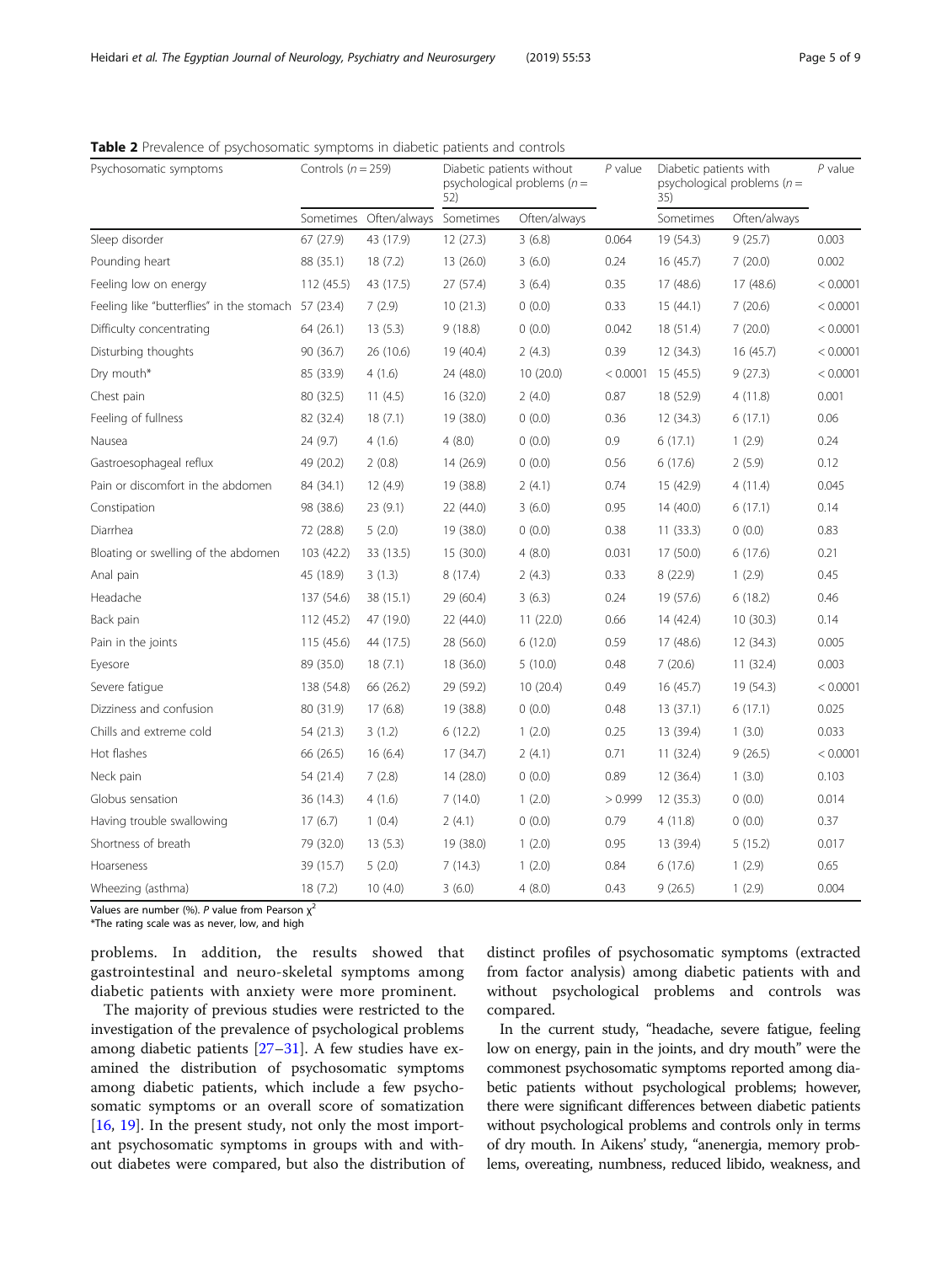| Psychosomatic symptoms              | Factor loadings* |                  |                |                        |  |  |
|-------------------------------------|------------------|------------------|----------------|------------------------|--|--|
|                                     | Psycho-fatigue   | Gastrointestinal | Neuro-skeletal | Pharyngeal-respiratory |  |  |
| Sleep disorder                      | 0.46             |                  |                |                        |  |  |
| Pounding heart                      | 0.41             |                  | 0.41           |                        |  |  |
| Feeling low on energy               | 0.69             |                  |                |                        |  |  |
| Feeling like "butterflies"          | 0.78             |                  |                |                        |  |  |
| Difficulty concentrating            | 0.64             |                  |                |                        |  |  |
| Disturbing thoughts                 | 0.80             |                  |                |                        |  |  |
| Chest pain                          |                  | 0.52             |                |                        |  |  |
| Feeling of fullness                 |                  | 0.69             |                |                        |  |  |
| Nausea                              |                  | 0.50             |                |                        |  |  |
| Gastroesophageal reflux             |                  | 0.54             |                |                        |  |  |
| Pain or discomfort in the abdomen   |                  | 0.71             |                |                        |  |  |
| Constipation                        |                  | 0.49             |                |                        |  |  |
| Diarrhea                            |                  | 0.36             |                |                        |  |  |
| Bloating or swelling of the abdomen |                  | 0.67             |                |                        |  |  |
| Anal pain                           |                  | 0.48             |                |                        |  |  |
| Headache                            |                  |                  | 0.57           |                        |  |  |
| Back pain                           |                  |                  | 0.66           |                        |  |  |
| Pain in the joints                  |                  |                  | 0.64           |                        |  |  |
| Eyesore                             |                  |                  | 0.50           |                        |  |  |
| Severe fatigue                      |                  |                  | 0.61           |                        |  |  |
| Dizziness and confusion             |                  |                  | 0.51           |                        |  |  |
| Chills and extreme cold             |                  |                  | 0.42           |                        |  |  |
| Hot flashes                         |                  |                  | 0.38           |                        |  |  |
| Dry mouth                           |                  |                  |                | 0.31                   |  |  |
| Neck pain                           |                  |                  |                | 0.56                   |  |  |
| Globus sensation                    |                  |                  |                | 0.55                   |  |  |
| Having trouble swallowing           |                  |                  |                | 0.61                   |  |  |
| Shortness of breath                 |                  |                  |                | 0.46                   |  |  |
| Hoarseness                          |                  |                  |                | 0.61                   |  |  |
| Wheezing (asthma)                   |                  |                  |                | 0.52                   |  |  |
| Variance explained (%)              | 12.4             | 12.3             | 11.4           | 9.3                    |  |  |
| Cumulative variance                 | 12.4             | 24.7             | 36.1           | 45.4                   |  |  |

<span id="page-5-0"></span>Table 3 Factor loadings for the four extracted psychosomatic disorder profiles from psychosomatic symptoms

\*Factor loadings < 0.3 are not shown for simplicity

faintness/dizziness" were more frequently of somatic complaints reported by diabetic patients [[16](#page-8-0)]. According to our results, diabetic patients with psychological problems reported several psychosomatic symptoms significantly higher than controls, and severe fatigue, feeling low on energy, disturbing thoughts, pain in the joints, and eyesore were more frequently reported among them. In this regard, there are evidences suggesting that the experience of high psychosomatic disorder/symptom burden is strongly associated with adverse mental health conditions such as anxiety, depression, or low self-perceived health [\[19](#page-8-0), [32](#page-8-0), [33](#page-8-0)].

Our study showed significantly higher scores of psycho-fatigue and pharyngeal-respiratory profiles in patients with diabetes than in controls, and also, diabetic patients with psychological problems had higher scores of two aforesaid profiles. In the current study, the psycho-fatigue profile is characterized by sleep disorder, pounding heart, feeling low on energy, feeling like "butterflies," difficulty concentrating, and disturbing thoughts symptoms and the pharyngeal-respiratory profile characterized by dry mouth, neck pain, globus sensation, having trouble swallowing, shortness of breath,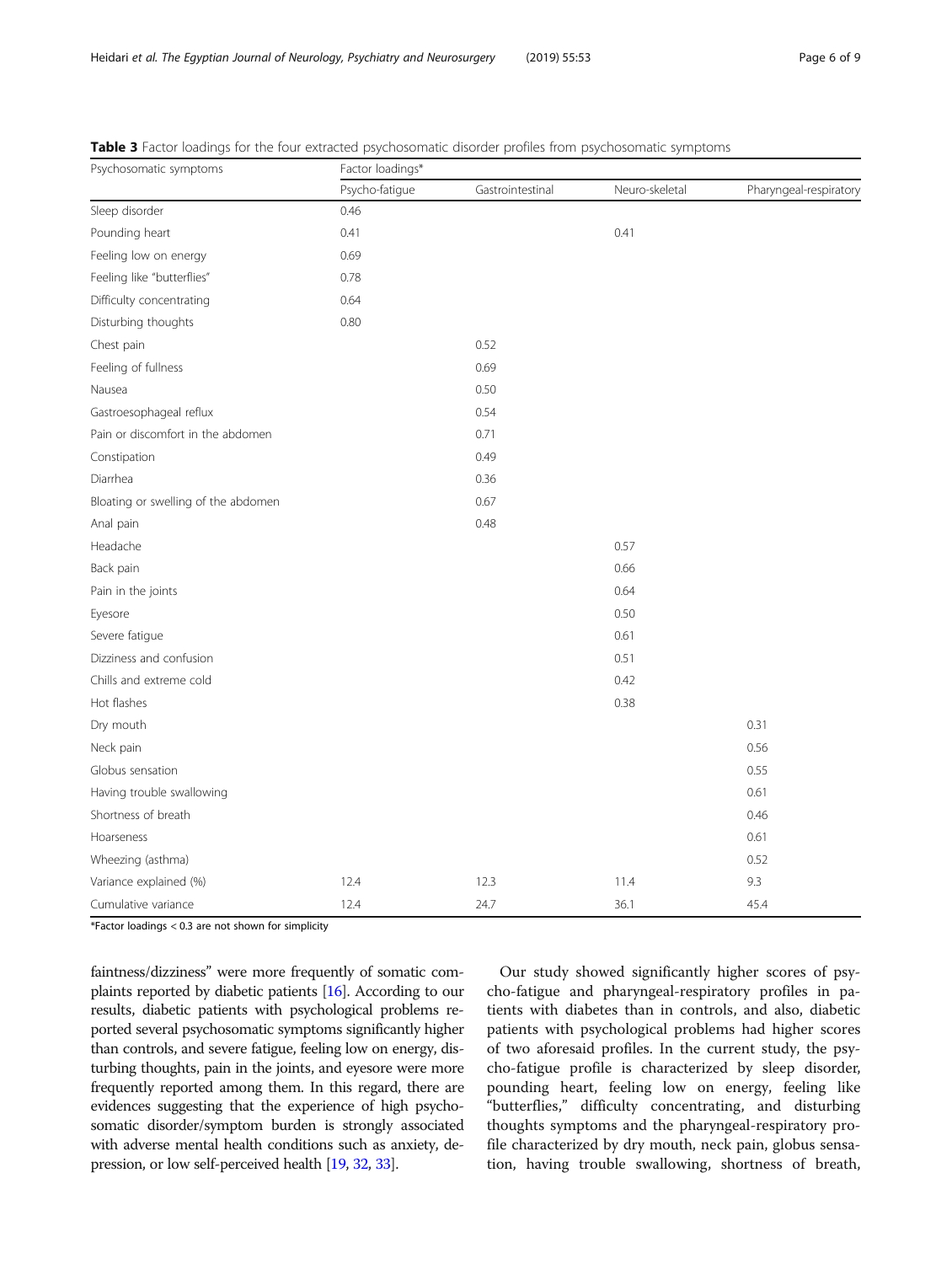<span id="page-6-0"></span>Table 4 Mean scores of psychosomatic symptom profiles in studied groups

|                                                                   | Psychosomatic symptom profiles |                     |                     |                        |  |
|-------------------------------------------------------------------|--------------------------------|---------------------|---------------------|------------------------|--|
|                                                                   | Psycho-fatique                 | Gastrointestinal    | Neuro-skeletal      | Pharyngeal-respiratory |  |
| Diabetic patients ( $n = 87$ )                                    | 10.32 (3.39)                   | 13.10 (3.41)        | 15.68 (4.44)        | 9.32(1.89)             |  |
| Control $(n = 259)$                                               | 9.33(3.04)                     | 12.30 (2.95)        | 14.84 (4.13)        | 8.72 (1.98)            |  |
| $P$ value                                                         | 0.015                          | 0.072               | 0.142               | 0.009                  |  |
| (a) Diabetic patients with psychological problems ( $n = 35$ )    | $12.82$ $(3.27)$ */**          | $14.00(3.57)$ *     | 17.93 (4.85)*/**    | $9.73(1.87)^{*}$       |  |
| (b) Diabetic patients without psychological problems ( $n = 52$ ) | 8.39 (1.88)                    | 12.38(3.14)         | 14.20 (3.47)        | 9.04(1.87)             |  |
| (c) Control $(n = 259)$                                           | 9.33(3.04)                     | 12.29 (2.95)        | 14.84 (4.13)        | 8.72 (1.98)            |  |
| $P$ value                                                         | < 0.0001                       | 0.018               | 0.001               | 0.009                  |  |
| (a) Diabetic patients with psychological distress ( $n = 20$ )    | $13.45$ $(3.41)^{*}$ , **      | 13.33 (3.20)        | $18.88(5.74)$ *, ** | $9.94(2.15)$ *         |  |
| (b) Diabetic patients without psychological distress ( $n = 67$ ) | 9.24(2.64)                     | 13.02 (3.50)        | 14.79 (3.58)        | 9.12(1.78)             |  |
| (c) Control $(n = 259)$                                           | 9.33(3.04)                     | 12.29 (2.95)        | 14.84(4.13)         | 8.72 (1.98)            |  |
| $P$ value                                                         | < 0.0001                       | 0.175               | 0.003               | 0.010                  |  |
| (a) Diabetic patients with anxiety ( $n = 14$ )                   | $16.00 (2.04)$ *, **           | $16.00(3.83)$ *, ** | 21.50 (4.79)*, **   | $10.40(1.71)^{*}$      |  |
| (b) Diabetic patients without anxiety ( $n = 73$ )                | 9.18(2.27)                     | 12.44 (2.96)        | 14.76 (3.64)        | 9.15(1.87)             |  |
| (c) Control $(n = 259)$                                           | 9.33(3.04)                     | 12.29 (2.95)        | 14.84 (4.13)        | 8.72 (1.98)            |  |
| $P$ value                                                         | < 0.0001                       | < 0.0001            | < 0.0001            | 0.005                  |  |
| (a) Diabetic patients with depression ( $n = 28$ )                | $13.41 (3.24)$ */**            | $14.60(3.58)$ * **  | $18.43 (4.74)^{**}$ | $9.78(1.68)^*$         |  |
| (b) Diabetic patients without depression $(n = 59)$               | 8.69(2.08)                     | 12.27 (3.04)        | 14.42 (3.70)        | 9.12(1.96)             |  |
| (c) Control $(n = 259)$                                           | 9.33(3.04)                     | 12.29 (2.95)        | 14.84 (4.13)        | 8.72 (1.98)            |  |
| $P$ value                                                         | < 0.0001                       | 0.002               | < 0.0001            | 0.010                  |  |

Values are mean (SD). P values are based on ANOVA test

\*Significant difference a versus b

\*\*Significant difference a versus c

hoarseness, and wheezing (asthma) symptoms. According to the results of the cohort study by Baumert et al., the mean somatic symptom score was higher for the type 2 diabetes group than for non-cases of diabetes [\[19](#page-8-0)]. In the aforesaid study, the somatization score was established based on stomach or bowel pain, back pain, pain in the joints, headaches or pressure in the head, temporary shortness of breath, dizziness, feeling tired, and insomnia symptoms [\[19](#page-8-0)]. In addition, they showed that the risk for type 2 diabetes increased by a hazard ratio (HR) of 1.03 for a one unit increase of the somatization score [[19\]](#page-8-0). As it was mentioned, previous studies showed that psychological problems are common among diabetic patients [[9](#page-7-0)– [12\]](#page-8-0). It is believed that high prevalence of psychological symptoms among diabetic patients is related to poor glycemic control, diabetes complications, worsened prognosis, and quality of life [[34](#page-8-0)].

Our results showed significantly higher scores of neuro-skeletal profile (characterized by headache, back pain, pain in the joints, eyesore, severe fatigue, dizziness and confusion, chills and extreme cold, and hot flashes) in diabetic patients with psychological problems (especially among diabetic patients with anxiety and depression) than in controls. It is showed that

diabetic patients may develop several musculoskeletal symptoms, because of the severity and duration of the disease, so that these conditions may affect the joints, soft tissues, nerves, muscles, or tendons [\[35](#page-8-0)]. It seems that some of these conditions stem from other complications of diabetes, such as peripheral neuropathy, and others seem to be directly caused by the metabolic abnormality, with direct glycosylation damaging tissues [[35\]](#page-8-0).

Our study showed significantly higher scores of gastrointestinal profile (characterized by chest pain, feeling of fullness, nausea, gastroesophageal reflux, pain or discomfort in the abdomen, constipation, diarrhea, bloating or swelling of the abdomen, anal pain) in diabetic patients with anxiety and depression than in controls and other diabetic patients. It is reported that gastrointestinal symptoms occur more frequently in both type 1 and type 2 diabetic patients, who exhibit higher levels of psychosocial problems [[36,](#page-8-0) [37\]](#page-8-0); psychological disorders, including anxiety and depression, are strongly associated with gastrointestinal symptoms [\[37](#page-8-0)]. On the other hand, acute changes in blood glucose concentration affect gastrointestinal motor function and increase perceptions of nausea, fullness, and bloating [\[37](#page-8-0), [38](#page-8-0)].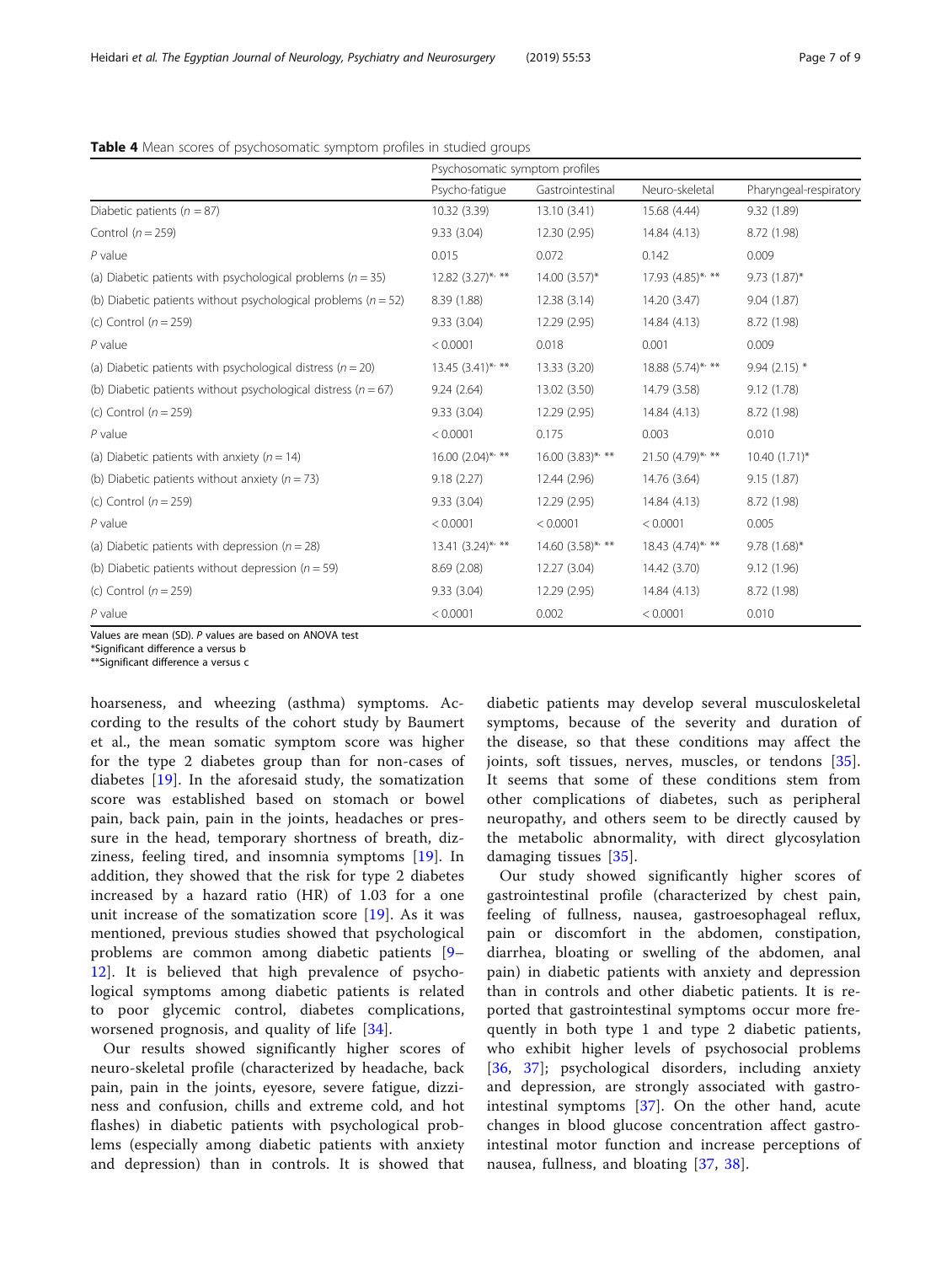### <span id="page-7-0"></span>Strengths and limitations

It is important to recognize some strengths, as well as potential limitations of the present study. A major strength of our study is the investigation of several psychosomatic symptoms as well as their profile scores. Therefore, not only we considered them separately, but also we investigated a composite measure of them. Additionally, as far as we know, this is the first study that investigates the distribution of a wide spectrum of psychosomatic symptoms in diabetic patients compared to controls. Several limitations need to be considered when interpreting our findings. It should be emphasized that all used information in the present analysis were collected by self-administered questionnaires, and this method of data collection might lead to misclassifying the participants. In addition, the psychosomatic symptoms in our study can only be characterized as indicative of somatization. Finally, future studies would benefit from a larger diabetes patient sample, which would provide the more precise results.

# Conclusion

In conclusion, diabetic patients had a higher frequency of psychosomatic symptoms than control participants. Diabetic patients with psychological disorders reported a greater frequency of sleep disorder, chest pain, and difficulty concentrating. Also, we found that the scores of psycho-fatigue, gastrointestinal, neuro-skeletal, and pharyngeal-respiratory profiles among diabetic patients with psychological problems were significantly higher than those among the control group. These findings could be an indication of the key role of psychological problems in diabetes. However, further research is needed to assess whether the psychosomatic disorder/ symptom pattern was caused by conditions of diabetes disease.

#### Abbreviations

BMI: Body mass index; GHQ: General Health Questionnaire; GPPAQ: General Practice Physical Activity Questionnaire; HADS: Hospital Anxiety and Depression Scale; IDF: International Diabetes Federation; PHQ: Patient health questionnaire; SEPAHAN: Study of the Epidemiology of Psychological, Alimentary Health and Nutrition; WHO: World Health Organization

#### Acknowledgements

We are grateful to thank all staff of the Isfahan University of Medical Sciences (MUI) who kindly participated in our study, staff of Public Relations Unit, and other authorities of IUMS for their excellent cooperation.

#### Authors' contributions

PA, AHK, HA, and HRR contributed to the SEPAHAN study concepts and design, data collection, and drafting of the manuscript. ZH performed the statistical analysis. ZH and AF drafted the manuscript. AF supervised the current secondary study. All authors read and approved the final version of the manuscript.

#### Authors' information

ORCID number: Zahra Heidari [\(https://orcid.org/0000-0001-7825-2388](https://orcid.org/0000-0001-7825-2388)), Awat Feizi [\(https://orcid.org/0000-0002-1930-0340](https://orcid.org/0000-0002-1930-0340)), Ammar Hassanzadeh Keshteli ([https://orcid.org/0000-0001-7375-6210\)](https://orcid.org/0000-0001-7375-6210), Hamid Afshar ([https://orcid.org/](https://orcid.org/0000-0001-7787-8725)

[0000-0001-7787-8725\)](https://orcid.org/0000-0001-7787-8725), Hamidreza Roohafza [\(https://orcid.org/0000-0003-35](https://orcid.org/0000-0003-3582-0431) [82-0431](https://orcid.org/0000-0003-3582-0431)), Peyman Adibi [\(https://orcid.org/0000-0003-3247-4828](https://orcid.org/0000-0003-3247-4828))

### Funding

SEPAHAN was financially supported by a grant from the Vice Chancellery for Research and Technology, Isfahan University of Medical Sciences (IUMS), and it was registered under 3 subprojects with project numbers: #189069, #189082, and #189086 based on financial regulations of our university.

#### Availability of data and materials

The data supporting the results of this article are included within the article.

#### Ethics approval and consent to participate

A signed written informed consent form was obtained from all participants. The study protocol was approved by the Ethics Committee of Isfahan University of Medical Sciences, and was registered in the Iranian clinical trials website [\(www.irct.ir\)](https://www.irct.ir) with the registration number IR.MUI.MED.REC.1398.188.

#### Consent for publication

Not applicable.

#### Competing interests

The authors declare that they have no competing interests.

#### Author details

<sup>1</sup>Department of Biostatistics and Epidemiology, School of Health, Isfahan University of Medical Sciences, P.O. Box 319, Hezar-Jerib Ave, Isfahan 81746-73461, Iran. <sup>2</sup> Psychosomatic Research Center, Isfahan University of Medical Sciences, Isfahan 81746-73461, Iran. <sup>3</sup>Department of Medicine University of Alberta, Edmonton, AB, Canada. <sup>4</sup>Integrative Functional Gastroenterology Research Centre, Isfahan University of Medical Sciences, Isfahan 81746-73461, Iran. <sup>5</sup>Cardiac Rehabilitation Research Center, Cardiovascular Research Institute, Isfahan University of Medical Sciences, Isfahan 81746-73461, Iran. <sup>6</sup>Department of Internal Medicine, School of Medicine, Isfahan University of Medical Sciences, Isfahan 81746-73461, Iran.

#### Received: 24 January 2019 Accepted: 7 July 2019 Published online: 29 July 2019

#### References

- 1. Ko B, Lim J, Kim YZ, Park HS. Trends in type 2 diabetes prevalence according to income levels in Korea (1998-2012). Diabetes Res Clin Pract. 2016;115:137–9 [https://doi.org/10.1016/j.diabres.2016.01.014.](https://doi.org/10.1016/j.diabres.2016.01.014)
- 2. Khorrami Z, Yarahmadi S, Etemad K, Khodakarim S, Kameli ME, Mahdavi Hazaveh AR. Urban-rural differences in the prevalence of self-reported diabetes and its risk factors: the WHO STEPS Iranian noncommunicable disease risk factor surveillance in 2011. Iran J Med Sci. 2017;42(5):481–7.
- 3. World Health Organization. Diabetes. 2017. [http://www.who.int/](http://www.who.int/mediacentre/factsheets/fs312/en/) [mediacentre/factsheets/fs312/en/](http://www.who.int/mediacentre/factsheets/fs312/en/).
- 4. Ogurtsova K, da Rocha Fernandes JD, Huang Y, Linnenkamp U, Guariguata L, Cho NH, et al. IDF Diabetes Atlas: global estimates for the prevalence of diabetes for 2015 and 2040. Diabetes Res Clin Pract. 2017;128:40–50 [https://](https://doi.org/10.1016/j.diabres.2017.03.024) [doi.org/10.1016/j.diabres.2017.03.024.](https://doi.org/10.1016/j.diabres.2017.03.024)
- 5. Esteghamati A, Larijani B, Aghajani MH, Ghaemi F, Kermanchi J, Shahrami A, et al. Diabetes in Iran: prospective analysis from first nationwide diabetes report of National Program for Prevention and Control of Diabetes (NPPCD-2016). Sci Rep. 2017;7(1):13461 [https://doi.org/10.1038/s41598-017-13379-z.](https://doi.org/10.1038/s41598-017-13379-z)
- 6. Taheri P, Moradinazar M, Mottlagh ME, Najafi F. The prevalence of diabetes mellitus type II among Iranian elderly population and its association with other age-related diseases, 2012. Arch Gerontol Geriatr. 2014;60(3):373–9 <https://doi.org/10.1016/j.archger.2014.11.012>.
- 7. Naseri R, Yavari T, Eftekharzadeh A, Khazaie H. Association between sleep duration and nephropathy in patients with type II diabetes mellitus. Int J Diabetes Dev Ctries. 2018;38(4):375–80 [https://doi.org/10.1007/s13410-017-](https://doi.org/10.1007/s13410-017-0603-0) [0603-0.](https://doi.org/10.1007/s13410-017-0603-0)
- 8. Amini M, Parvaresh E. Prevalence of macro- and microvascular complications among patients with type 2 diabetes in Iran: a systematic review. Diabetes Res Clin Pract. 2009;83(1):18–25 [https://doi.org/10.1016/j.](https://doi.org/10.1016/j.diabres.2008.10.010) [diabres.2008.10.010](https://doi.org/10.1016/j.diabres.2008.10.010).
- 9. Atlantis E, Vogelzangs N, Cashman K, Penninx BJ. Common mental disorders associated with 2-year diabetes incidence: the Netherlands Study of